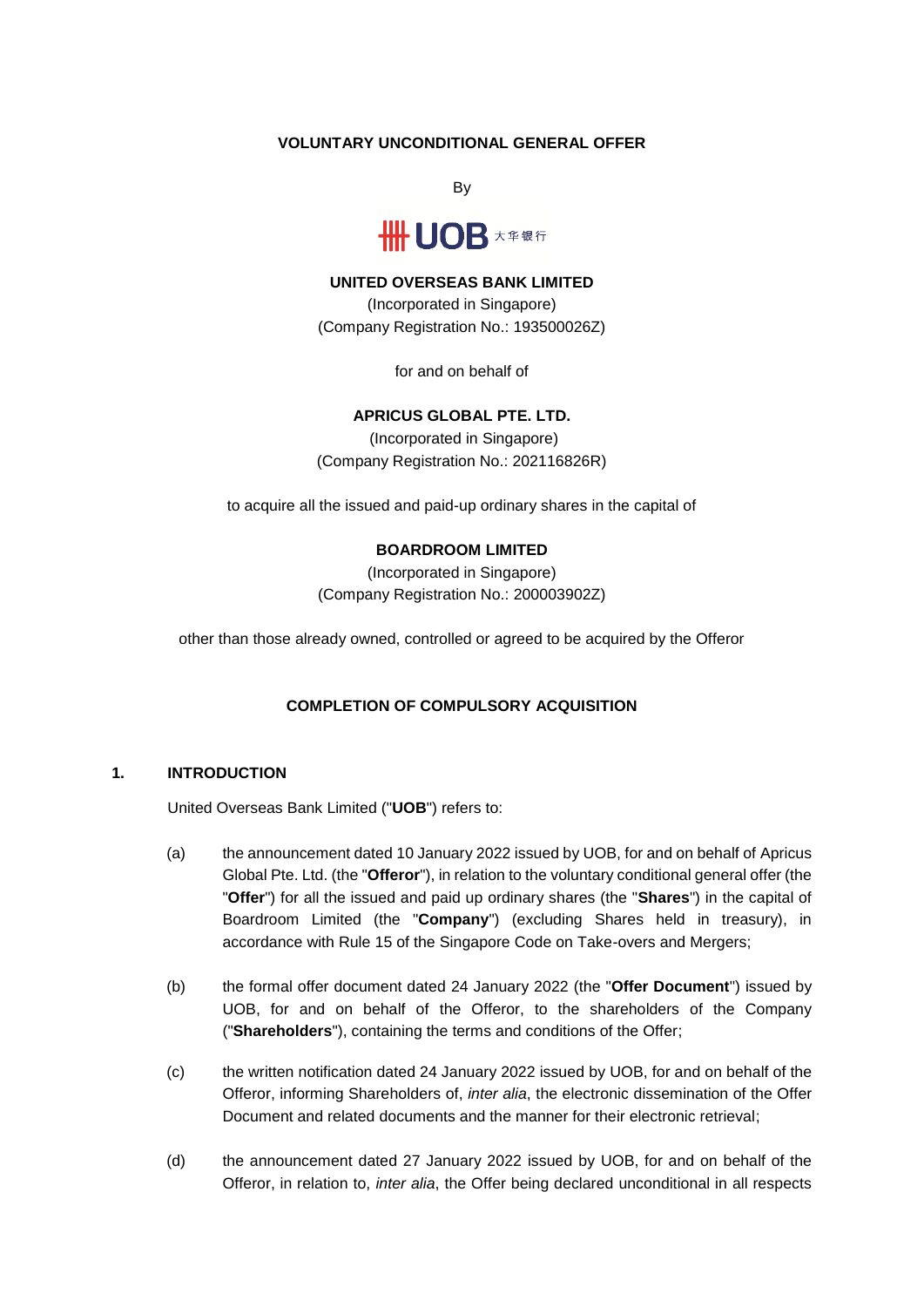and the Offeror being entitled to exercise its right of compulsory acquisition under Section 215(1) of the Companies Act;

- (e) the announcement dated 21 February 2022 issued by UOB, for and on behalf of the Offeror, in relation to, *inter alia*, the close of the Offer; and
- (f) the announcement dated 25 February 2022 (the "**Despatch of CA Documents Announcement**") issued by UOB, for and on behalf of the Offeror, in relation to, *inter alia*, the despatch of the Letter, Form 57 and Form 58 (each as defined in the Despatch of CA Documents Announcement) to Shareholders who have not accepted the Offer (the "**Dissenting Shareholders**").

Capitalised terms used but not defined in this announcement ("**Announcement**") shall have the respective meanings given to them in the Offer Document, unless otherwise expressly stated or the context otherwise requires.

## **2. COMPLETION OF COMPULSORY ACQUISITION UNDER SECTION 215(1) OF THE COMPANIES ACT**

UOB wishes to announce, for and on behalf of the Offeror, that the Offeror has, today, completed the exercise of its right of compulsory acquisition under Section 215(1) of the Companies Act to compulsorily acquire all the Shares of the Dissenting Shareholders. As at the date of this Announcement, the transfer of all the Shares held by the Dissenting Shareholders to the Offeror has been effected and payment for such Shares has been despatched to the Dissenting Shareholders.

Accordingly, the Company is now a wholly-owned subsidiary of the Offeror.

### **3. DIRECTORS' RESPONSIBILITY STATEMENT**

The directors of the Offeror (including any director who may have delegated detailed supervision of the preparation of this Announcement) have taken all reasonable care to ensure that the facts stated and opinions expressed in this Announcement are fair and accurate and that there are no other material facts not contained in this Announcement, the omission of which would make any statement in this Announcement misleading.

Where any information has been extracted or reproduced from published or otherwise publicly available sources or obtained from the Company, the sole responsibility of the directors of the Offeror has been to ensure through reasonable enquiries, that such information is accurately extracted from such sources or, as the case may be, reflected or reproduced in this Announcement.

The directors of the Offeror jointly and severally accept responsibility accordingly.

Issued by **United Overseas Bank Limited**